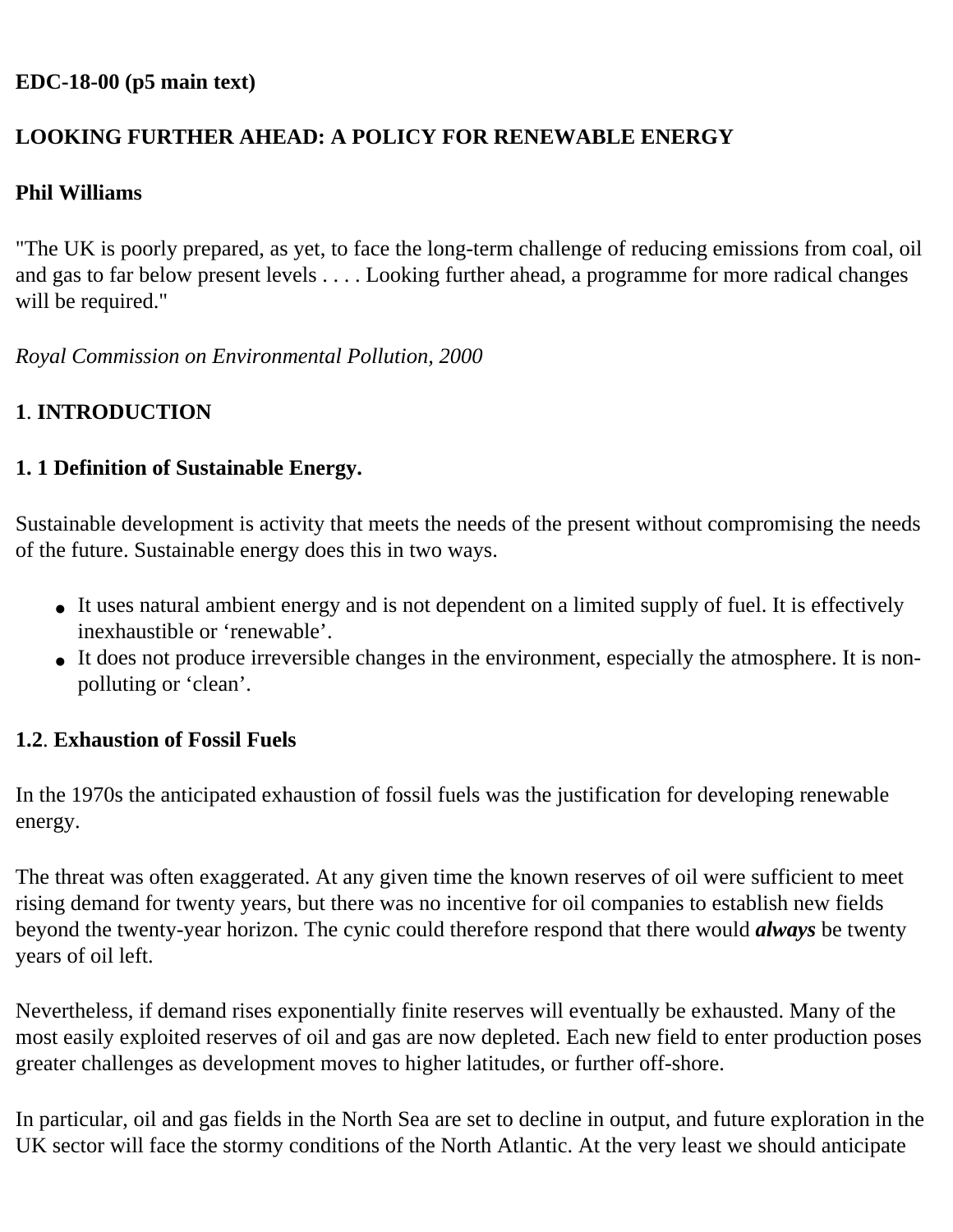that in the medium term the real cost of oil and gas will rise substantially.

It must be remembered, however, that the equivalent lifetime of coal reserves can be estimated in centuries rather than decades. If exhaustion of oil and gas were the only threat then we could prepare for a revival in coal.

## **1.3. Global Warming.**

Over the past twenty years global warming has provided a second reason for the replacement of fossil fuels by renewable sources of energy. This has now become the more urgent consideration.

100 years ago Arrhenius predicted that with the use of fossil fuels to drive the industrial revolution there would be a significant increase in the atmospheric concentration of carbon dioxide  $(CO<sub>2</sub>)$ . As  $CO<sub>2</sub>$ absorbs infra-red radiation this would cause an increase in the temperature of the Earth. These predictions have proved correct.

Since 1958 accurate measurements of  $CO<sub>2</sub>$  have been made from Mauna Loa in Hawaii and these confirm that the concentration is increasing at an increasing rate (0.7 ppmv/yr in the late 1950s; 1.5 ppmv/yr in the late 1990s).

The measurement of the average temperature of the Earth is not easy but records confirm that over the past two hundred years the average temperature of the Earth has risen, and that eight of the hottest years on record occurred during the 1990s.

Increased temperature has several consequences. As temperature increases the sea expands and sea-level rises. This has been confirmed by satellite measurements. Moreover, as sea temperature increases, the flow of energy from sea into atmosphere increases, enhancing cyclonic activity. A consequence of global warming is therefore a growth in the number and ferocity of storms and hurricanes.

## **1.4 Scientific Confidence**

Ten years ago a minority of scientists still denied that  $CO<sub>2</sub>$  was responsible for global warming. They pointed to unexplained features in the temperature records: large fluctuations in average temperature from year to year, and a sharp increase in temperature between 1910 and 1940 when  $CO<sub>2</sub>$  concentration was not increasing rapidly.

The year-to-year fluctuations were explained by the Pinatubo volcano in 1991. This threw a layer of aerosols into the stratosphere that reflected sunlight back into space. Two cool years followed – the two that were *not* the hottest on record - but after the aerosols had been washed out of the atmosphere the temperature rose again. Subsequently examination of historic records confirmed that volcanoes were responsible for the main fluctuations.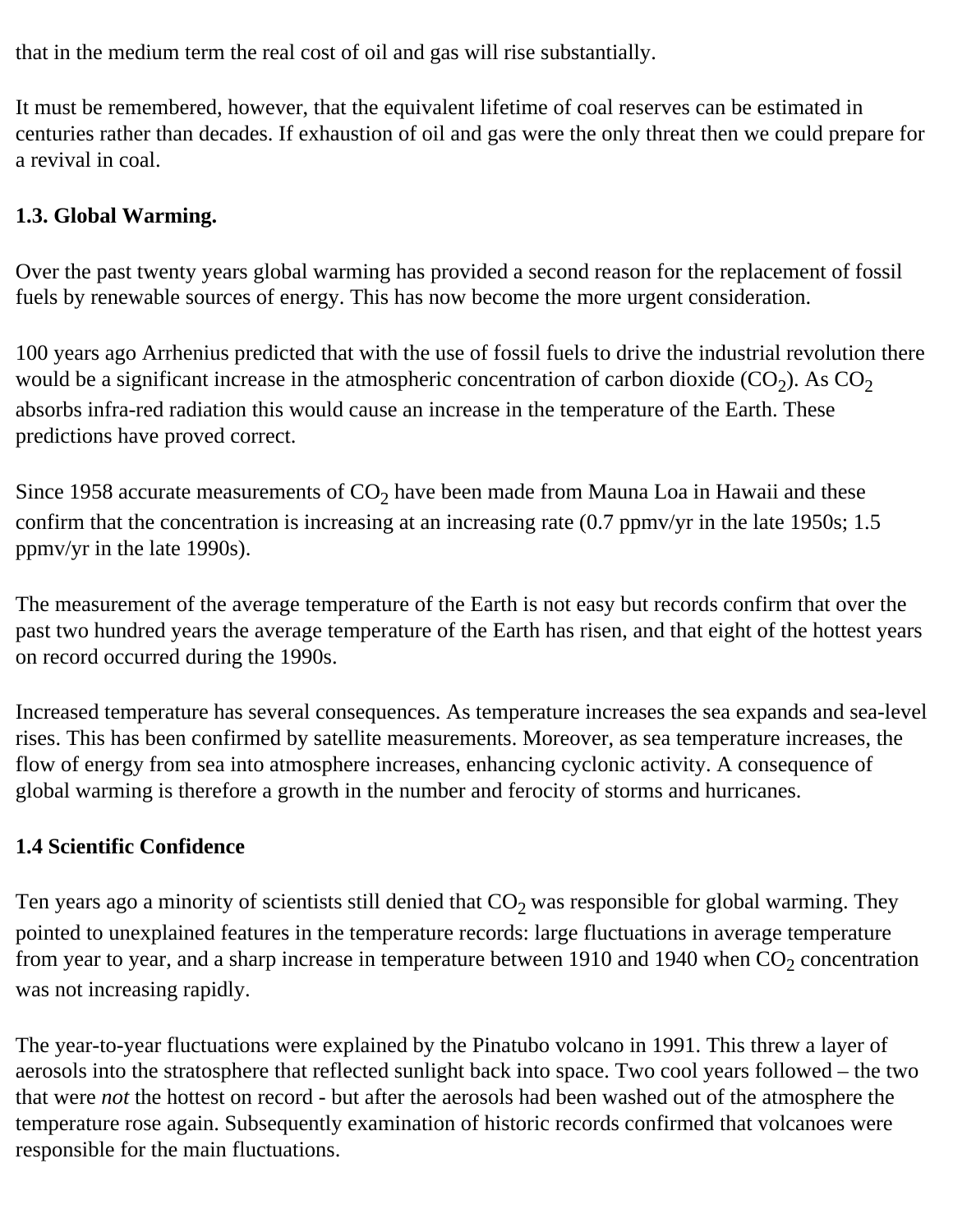There is still controversy in explaining the temperature rise between 1910 and 1940. There is strong evidence that the magnetic field in interplanetary space increased sharply in strength between 1910 and 1940, and more gradually afterwards. This led to a decrease in the cosmic ray intensity on the Earth. It has been reported that global cloud cover – and hence average temperature – is related to cosmic ray intensity. This preliminary result was seized by some of the fossil-fuel industries as evidence that  $CO<sub>2</sub>$ did not cause global warming. This view is not shared by the scientists who reported the increase in magnetic field: they estimate that solar changes may account for 30% at most of the total warming during the twentieth century.

To summarise: there is now an overwhelming consensus among scientists that emissions of  $CO<sub>2</sub>$  (plus methane, nitrous oxide and CFCs) are the prime cause of the rapid rise in the average temperature.

## **1.5 Future Scenario**

It is difficult to predict exactly the way temperature will rise if we continue with our present  $CO<sub>2</sub>$ production. There are three fundamental problems:

- 1. As temperature rises, water concentration in the atmosphere also rises. Sometimes water is a greenhouse gas (e.g. as low cloud during nighttime); sometimes it is an anti-greenhouse gas (e.g. as high cloud during daytime). This introduces uncertainty in calculating how much the temperature will continue to rise.
- 2. The temperature rise will be reduced by negative feedback and enhanced by positive feedback: it is not certain which will be stronger. Negative feedback occurs when the combination of increased  $CO_2$ , humidity and temperature will accelerate crop-growth and hence accelerate  $CO_2$ fixation. A major positive feedback would follow the disappearance of ice-cover. Ice reflects sunlight into space and hence cools the Earth. If the ice disappears, the same incident sunlight is absorbed. The disappearance of the northern ice-cap would lead to an extra increase in the temperature at high latitude. This in turn would lead to the release of methane from the Arctic tundra and a second, very dangerous positive feedback would ensue.
- 3. The time-scale with which oceans respond to atmospheric change is uncertain. It could be 50 years before the full effects of what we have done already will be felt. There *is* worse to come, but if we do nothing to cut  $CO<sub>2</sub>$  it will be *much* worse.

## **1.6 Global Imperative**

There are two reactions to the link between the burning of fossil fuels and global warming: adaptation or mitigation. The first assumes global warming will continue and the answer is to prepare in advance for climate change with stronger buildings, stricter planning guidelines and higher flood defences.

Adaptation seems prudent, but unless accompanied by strenuous attempts to mitigate the degree of warming it is dangerous and misleading. If positive feedback kicks in seriously no amount of adaptation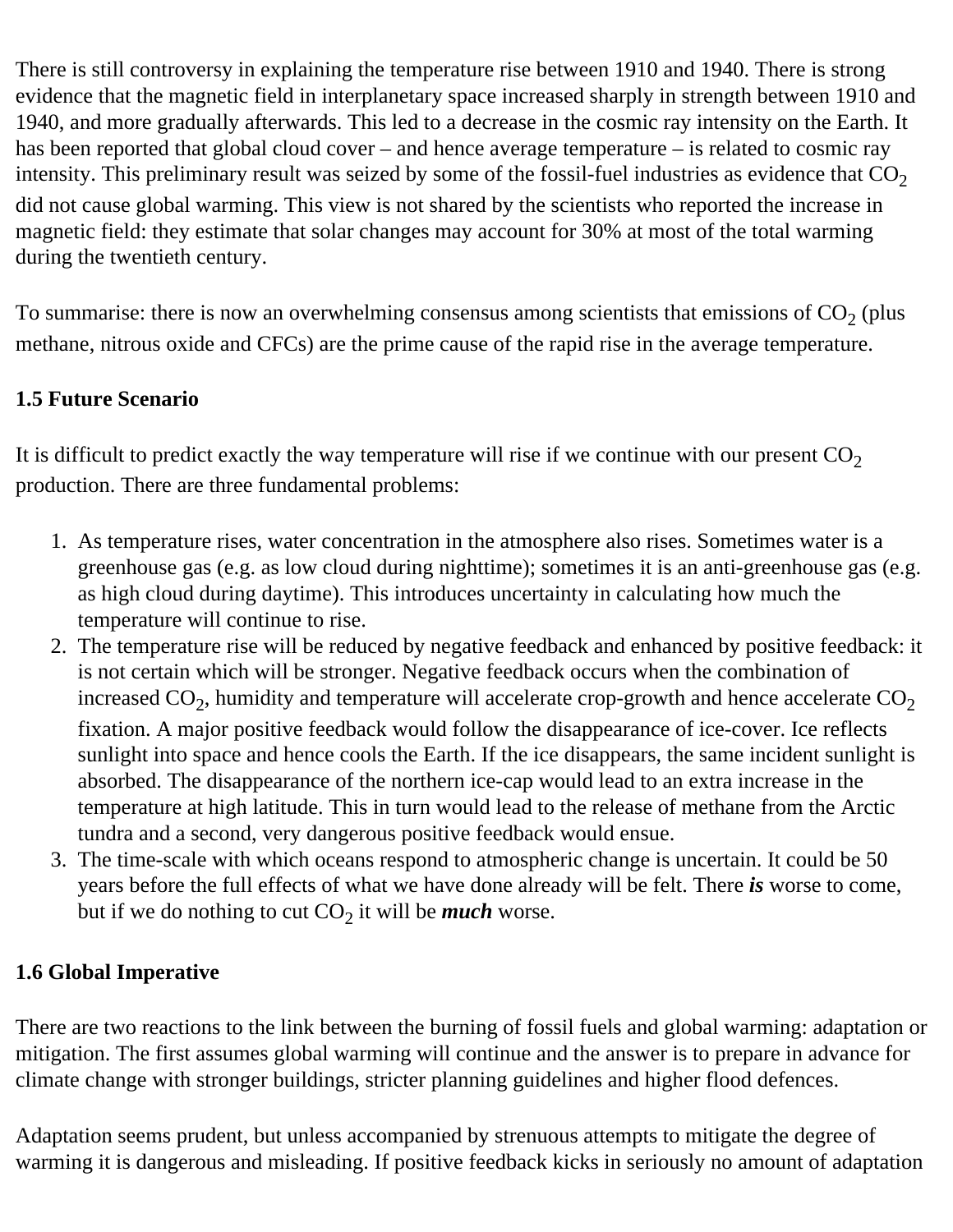will be enough. The only prudent policy gives determined priority to halting the temperature increase. Global warming is the most important political question on the agenda of every legislature in the world.

Faced with this the Kyoto Conference agreed on a 7% reduction in  $CO<sub>2</sub>$  emission. Yet scientific climate models show that a 7% reduction has virtually no effect on the long-term scenario. A reduction of at least 50% is needed to make a significant difference, and 50% reduction overall implies a much greater reduction by the more prosperous countries to allow industrial expansion in the poorest countries.

The main achievement of the Kyoto Conference was not the aim of a 7% reduction: it was the establishment of an international framework for controlling greenhouse emissions and even this has still to be ratified. However, once the governments of the world are finally convinced of the danger we can anticipate 7% becoming 50%.

## 1. **REDUCTION OF CO2 EMISSION FROM ELECTRICITY GENERATION**

#### **2.1 Meeting Present Targets**

The present UK government has set a target of a 20% reduction from the 1990 level of  $CO<sub>2</sub>$  emission by 2010. This seems a commendable target that is more ambitious than the Kyoto requirement (12.5%) and more ambitious than most other European countries.

However, this is misleading as a dominant feature in UK policy is the replacement of coal by gas.

Natural gas is a hydrocarbon, and burning gas generates both  $CO<sub>2</sub>$  and water, so that the  $CO<sub>2</sub>$  emission for a given heat output is less than for coal. It seems self-evident that a cut in  $CO<sub>2</sub>$  emission by substituting gas for coal is a wise move. Not necessarily so...

When gas is burned directly for space heating the overall thermal efficiency is about 80%. If the same gas is used to generate electricity in a gas-fired station, and the electricity provides space heating, the overall efficiency is about 40%. This can be increased to 70% if the generation of electricity is part of a Combined Heat-and-Power (CHP) scheme.

It follows that if gas is used to generate electricity without CHP it produces about twice the  $CO<sub>2</sub>$  per unit of space heating that it would if burned directly. This is the reason why, for many years, it was forbidden to use gas to generate electricity.

So does a gas power station reduce or increase greenhouse gas? . . . It depends on the situation at the time when gas is finally exhausted. If at that time all electricity is generated by renewable technologies it will appear to be a wise move to use gas rather than coal during the transitional period. If however coal is still being used to generate electricity when the gas reserves are exhausted, then the use of gas to generate electricity will have actually made global warming worse than it might have been.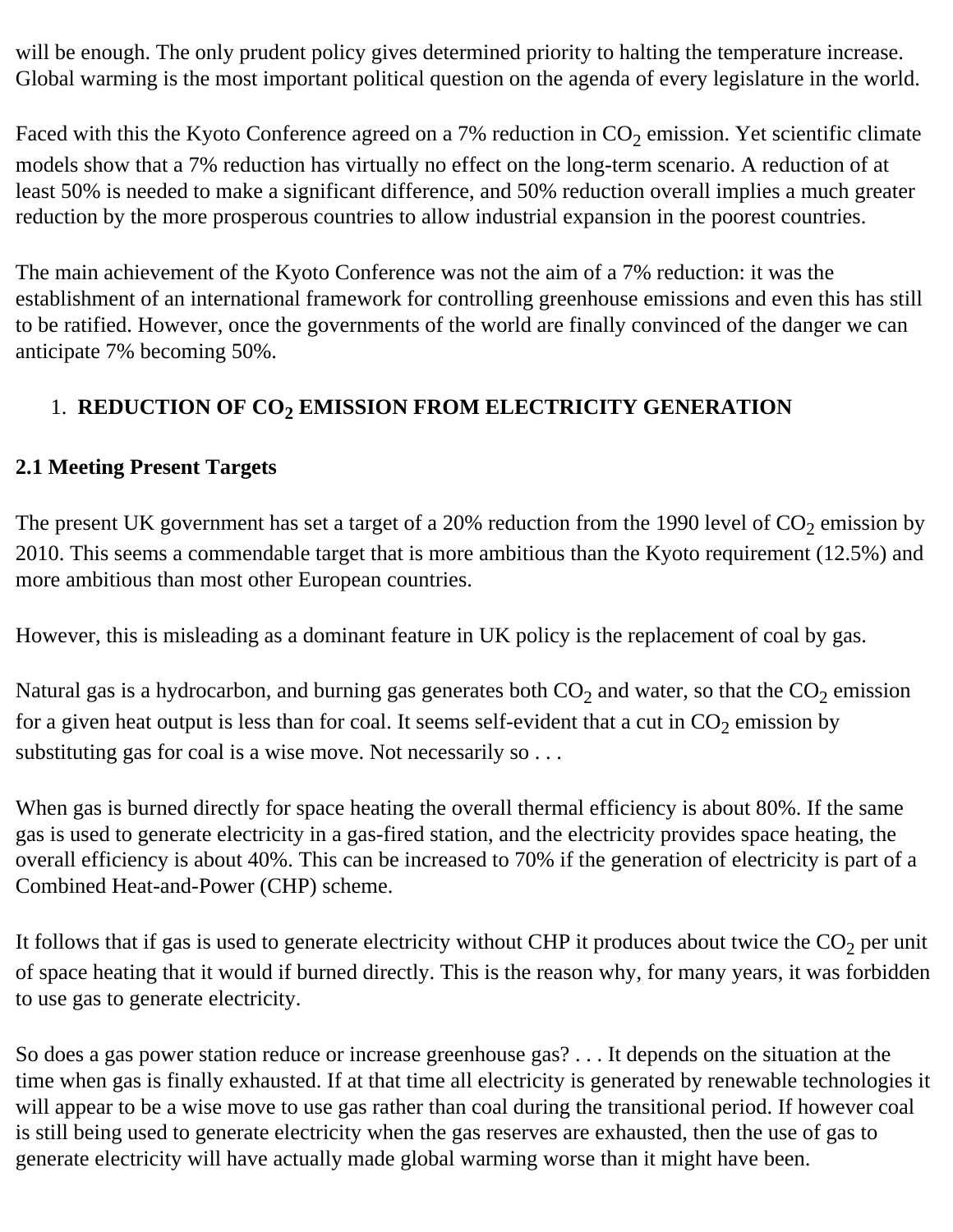There is an irony in this. Unless present practice is changed, the very policy that helps the UK exceed Kyoto requirements may actually increase  $CO<sub>2</sub>$  emission! Whatever short-term advantages are offered by gas, it a 'dirty' technology, even if not as dirty as coal.

## **2.2 Meeting Stricter Targets (Nuclear)**

A genuine way to achieve targets stricter than the Kyoto requirement is to substitute nuclear energy for fossil-fuels. There is no denying that during normal operations nuclear power stations produce virtually no  $CO<sub>2</sub>$ . It is also argued that nuclear power is a mature technology that provides a very intense source of energy so that a single site provides sufficient electricity for the whole of Wales.

The arguments against nuclear power are well rehearsed. The worst possibility is a catastrophic accident, but there are also the endemic, unsolved problems of waste disposal, metal fatigue caused by radiation, and decommissioning. If these three factors are taken into account they lead to a fourth disadvantage – cost. The true cost of nuclear power makes it a very expensive technology.

There remains the dream of a fusion reactor, producing power from the fusion of hydrogen nuclei to produce helium. What generic problems would haunt fusion power can only be imagined as no successful fusion generator has yet been designed. In the 1950s it was thought that fusion power was fifteen years away. Over forty years later, despite enormous research expenditure, optimists claim it is fifty years away.

To summarise: if the only choice were between continued use of fossil-fuel or a switch to nuclear power it would be necessary to go nuclear. However that would be an unattractive scenario. Hence the strategic importance of clean, renewable energy.

## **2.3 Meeting Stricter Targets (Non-Nuclear)**

To reduce  $CO_2$  emission to meet the strictest targets the first step is to reduce consumption. This is NOT an alternative to renewable generation technology, but it IS the first priority. At the moment we have a wasteful pattern of electricity use, and Wales consumes a total of about 16 TWh (or 16 billion kilowatthours) pa from the grid.

• Electricity is used for space heating and for air-conditioning but the insulation and reflectivity of buildings in Wales are still, in general, far below the standards set in many European countries. According to the Energy Saving Trust only 7% of UK homes are classified as "good" in energy efficiency terms. Schemes such as the Home Energy Efficiency Scheme are a start but we need to do much more. We must overcome a prevailing attitude that refuses to support adequate grants for improved insulation in *all* buildings on the grounds that some people or organisations have already paid privately to achieve the same levels of insulation. We all gain from reduced power consumption, and improved targets for insulation standards in all existing buildings - new or old -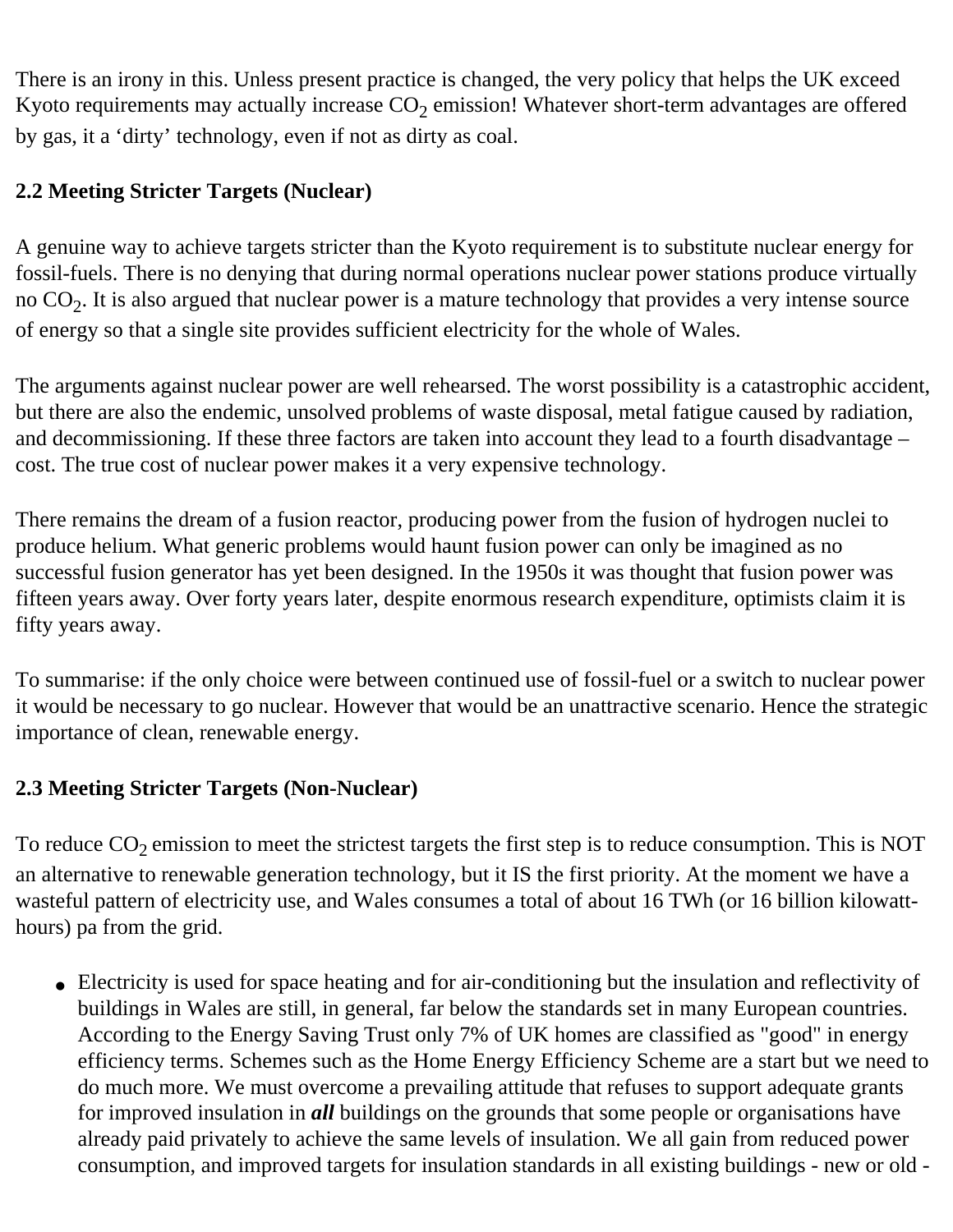should be introduced as a priority. In the Welsh School of Architecture we have valuable expertise in this field and this must be used effectively.

- Solar heating, either in the form of solar panels or in the basic design of the building, is now a reliable technique that should be a standard feature of all new buildings, especially public buildings.
- Until recently energy efficiency was one of the least important factors in the design of 'white goods'. Designers of freezers and refrigerators paid attention to cheapness, slim-line appearance and maximum internal capacity. The best refrigerators and freezers have a power consumption about quarter of the worst examples. More stringent standards should be imposed throughout Europe.
- TV sets and computer monitors are major and expanding consumers of electricity. The introduction of digital technology and higher resolutions adds to the problem. Low-energy monitors will dramatically cut power consumption of and this could be a technology to encourage in Wales.

A reduction of total electricity consumption by 33%, while meeting all our present demands, is a target that could be met without any new technology and without imposing any discomfort or lack of facility for the population.

At the same time we may wish to increase electricity consumption in certain sectors, such as an integrated public transport programme where mainline trains, light railways and trams are electrically powered.

We should therefore aim to cut overall electricity consumption by 25%, and this would mean a total annual consumption in Wales of 12 TWh. Let us assume that at present about 4 TWh pa is nuclear generated and 12 TWh pa generated from fossil fuels (notional figures). By reducing total consumption by 25%. and introducing 4 TWh pa of renewable energy in place of fossil-fuel generation, we will reduce the level of  $CO<sub>2</sub>$  emission from electricity generation by a factor between two and three depending on how much nuclear capacity remains.

Our target by 2010 should be to generate 4 TWh by renewable, non-polluting methods. After 2010 it is likely that most nuclear power stations will be decommissioned and therefore by 2020 it will be necessary to build new nuclear power stations or else expand renewable energy still further. The renewable technologies necessary to fill this gap are still developing so it is impossible to set separate targets for each in turn. However, as part of a full strategy it is possible to outline the programme of research and development that must start now if these technologies are to be available in the future.

The technologies of using wind power, hydro-electricity, biomass, tides, waves and sea-currents, solar heating and photo-voltaics are all, to some extent, familiar. Let us consider how they might be combined to meet the target, concentrating on technologies where Wales has some special geographical advantage or has already acquired sufficient expertise to make a significant contribution.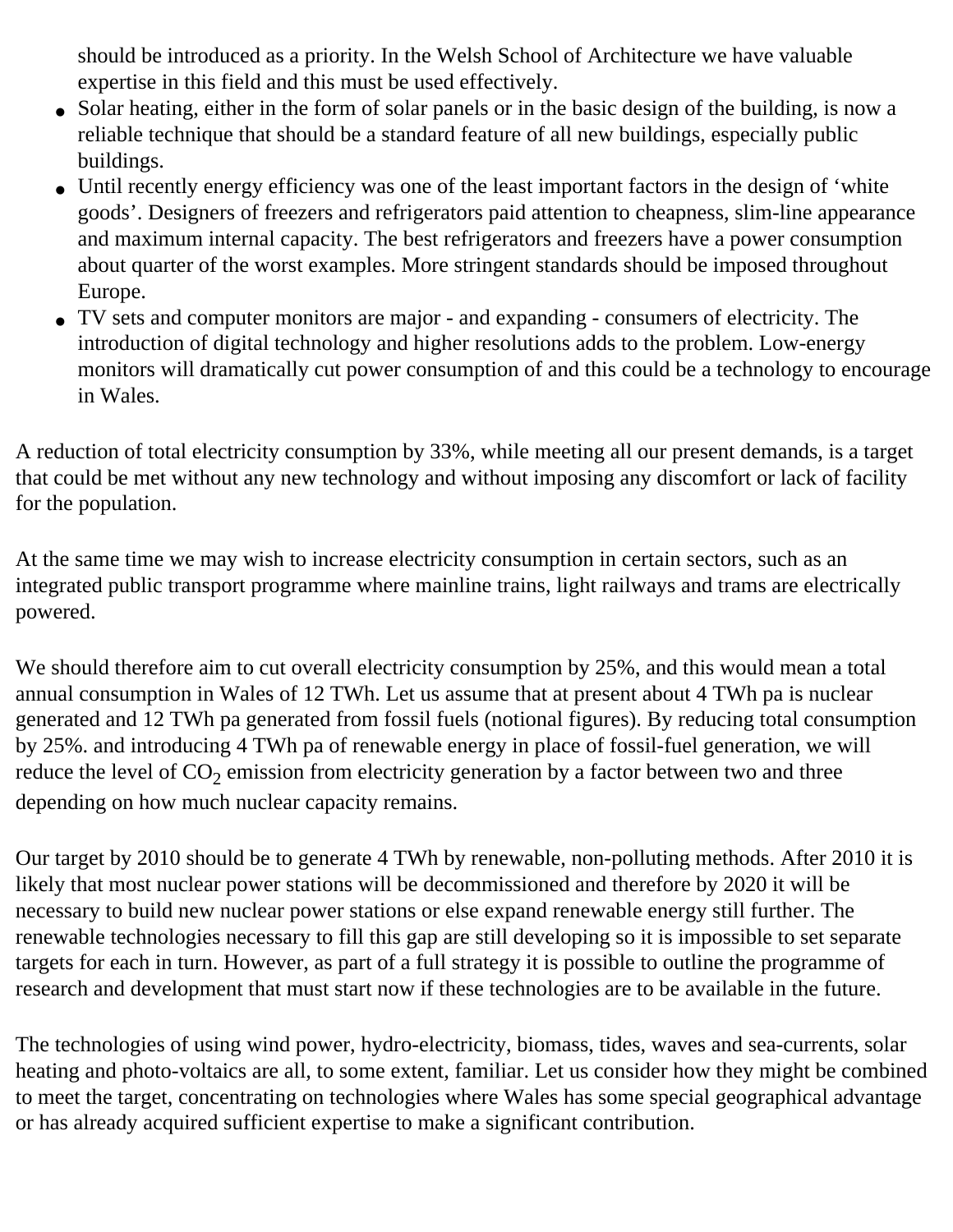### 1. **CLEAN RENEWABLE ENERGY (2000-2009)**

To produce 4 TWh pa of electricity from clean, renewable sources by 2010 it will be necessary to rely on technologies that are already mature and competitive. This limits the effective choice to wind power, hydro-electricity or biomass. Tidal power may also contribute towards the end of the period, but major tidal generators have a long lead time and are more likely to contribute to the programme for 2010 to 2019.

### **3.1 Wind Power**

Wind power is a proven and mature technology, operating near to the maximum theoretical efficiency, and economically competitive.

There is one major drawback with wind power. The output of a turbine is proportional to the volume of air passing through the sweep of the turbine blades, which is proportional to the speed of the wind. The output is also proportional to the kinetic energy of the wind per unit volume, which is proportional to the square of the wind speed. The output power therefore varies as the cube of the wind speed, so that as wind speed varies by a factor of 2 the output varies by a factor of 8.

As a result wind turbines operate efficiently within a narrow band of wind-speed: if the speed is too low the power output is negligible; if the speed is too high the rotation speed of the turbines reaches the safety limit. The output power from any location is therefore sporadic with an average power output only ~28% of the rated maximum.

At an ideal location there would be a steady wind of about 6 ms<sup>-1</sup>. Wales is suitable for wind power because our extensive uplands are swept by relatively steady winds for most of the year.

However, while a wind turbine might produce a significant amount of electricity over the whole year there are periods with no power output at all. As a consequence wind power is best supported by an adequate storage capability (e.g. pumped storage) or access to an alternative source of power that can be introduced very quickly and at any time (e.g. a gas turbine). For this reason in any ideal energy strategy wind power should be limited to about 15% of the total power output.

The practical consequences of this for Wales depend on whether we are considering power output in Wales alone or in the UK.

With the target of using wind power to produce15% of the present electricity consumption in Wales, we will need an annual output of about 2.4 TWh. If the average power of a turbine is 28% of the rated maximum, then 2000 wind turbines with a rated output of 500 kW (or the equivalent) are needed, whether on- or off-shore.

If care is taken to derive a strategic spatial plan where the turbines are distributed in remote sites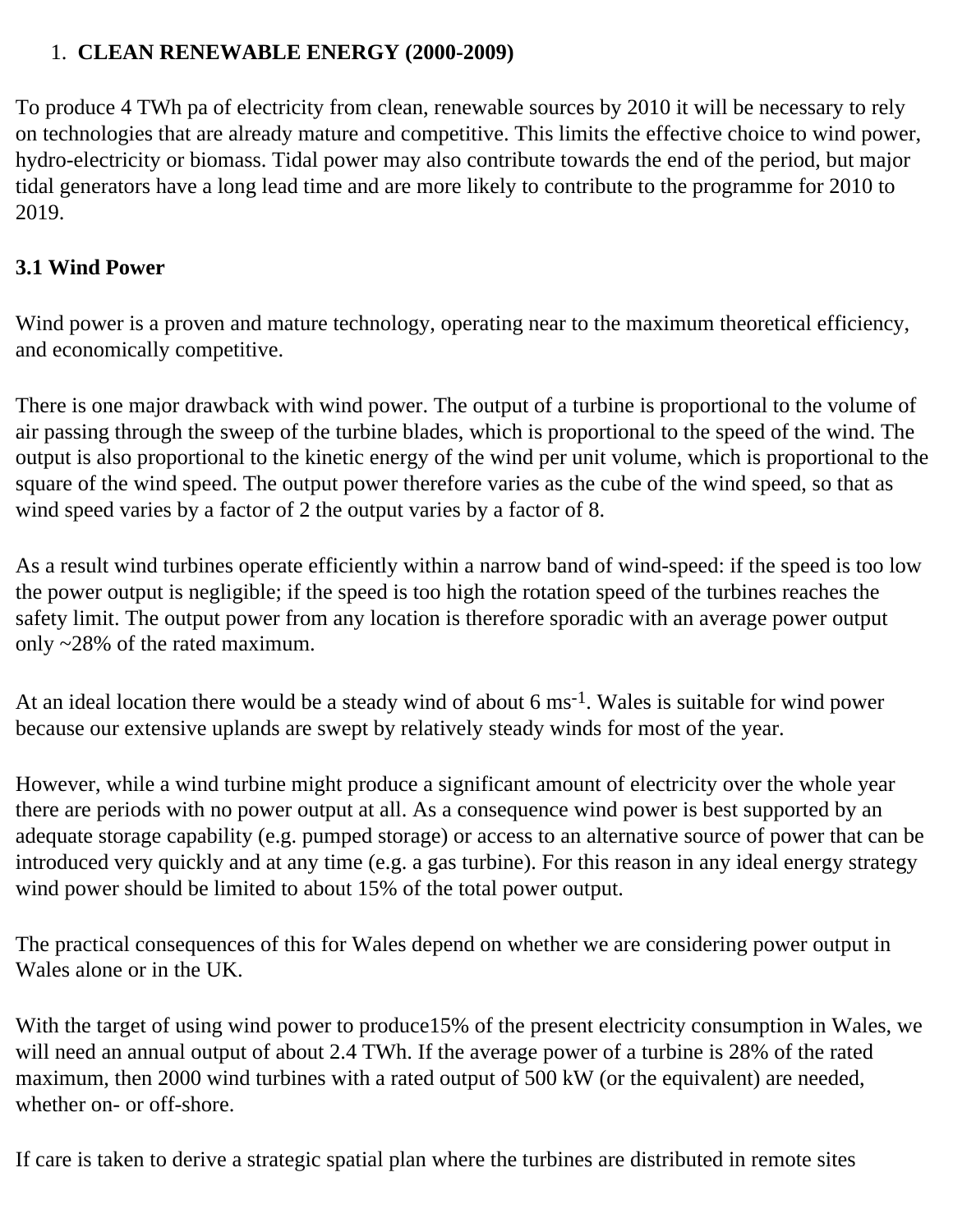throughout Wales (e.g. on Epynt or the moorland behind Tregaron) it should be possible to achieve our target in a way acceptable to the vast majority of people..

One piece of infrastructure is needed to make this a practical possibility – a transmission line to carry power from a remote site to the grid. It was an unfortunate feature of early wind farms in Wales that in order to take immediate advantage of the initial high subsidy from the Non-Fossil-Fuel Obligation sites were chosen close to existing electricity sub-stations – and this meant close to existing settlements. However, with a coherent spatial plan it will be straightforward to provide a grid connection to a chain of sites where the turbines would be more remote from any settlement.

Wind turbines have excited disproportionate hostility from a small minority. Some of the early projects did cause an unexpected level of noise, but this problem has been largely overcome. It is true that to be effective wind turbines must be on exposed ground and as high as possible, so they are highly visible. This is now the only serious objection to the series of proposed wind-farms, and this objection has been strengthened by the influence of the Countryside Council for Wales that has embarked on an exercise to give a numerical evaluation of landscape quality and inter-visibility.

These objections, pursued through the planning procedures of local authorities and the National Assembly, have caused serious delays in the introduction of wind power. In the past few months two proposals for wind-farms, approved by the County Council, have been called in by the National Assembly. This has created a widespread feeling that the National Assembly is opposed to all such proposals. There is evidence that inward investment in the wind industry has been affected by this reputation. Vesta, for example, has a policy of investing in manufacturing capability in any region where there is a prospect of 60 MW or more new installed capacity pa. Recent decisions make such investment less likely.

Off-shore wind power arouses less controversy but it is questionable whether this immunity from opposition will survive the construction of the first major off-shore wind-farm. An off-shore wind farm would be seen regularly by far more people than many of the existing hilltop turbines. Off-shore windturbines would undoubtedly be more expensive to construct and service than their on-shore counterparts, but this disadvantage would be partly offset in the short-term by the prospect of special government support and in the long term by the more consistent wind speeds experienced at sea.

It is therefore a high priority for the Assembly

- to accept a target figure for overall power output from wind energy
- to agree on a spatial strategy for locating wind-farms, and
- to establish firm guidelines for planning purposes, with a presumption in favour of wind farms on suitable sites.

#### **3.2 Hydroelectricity**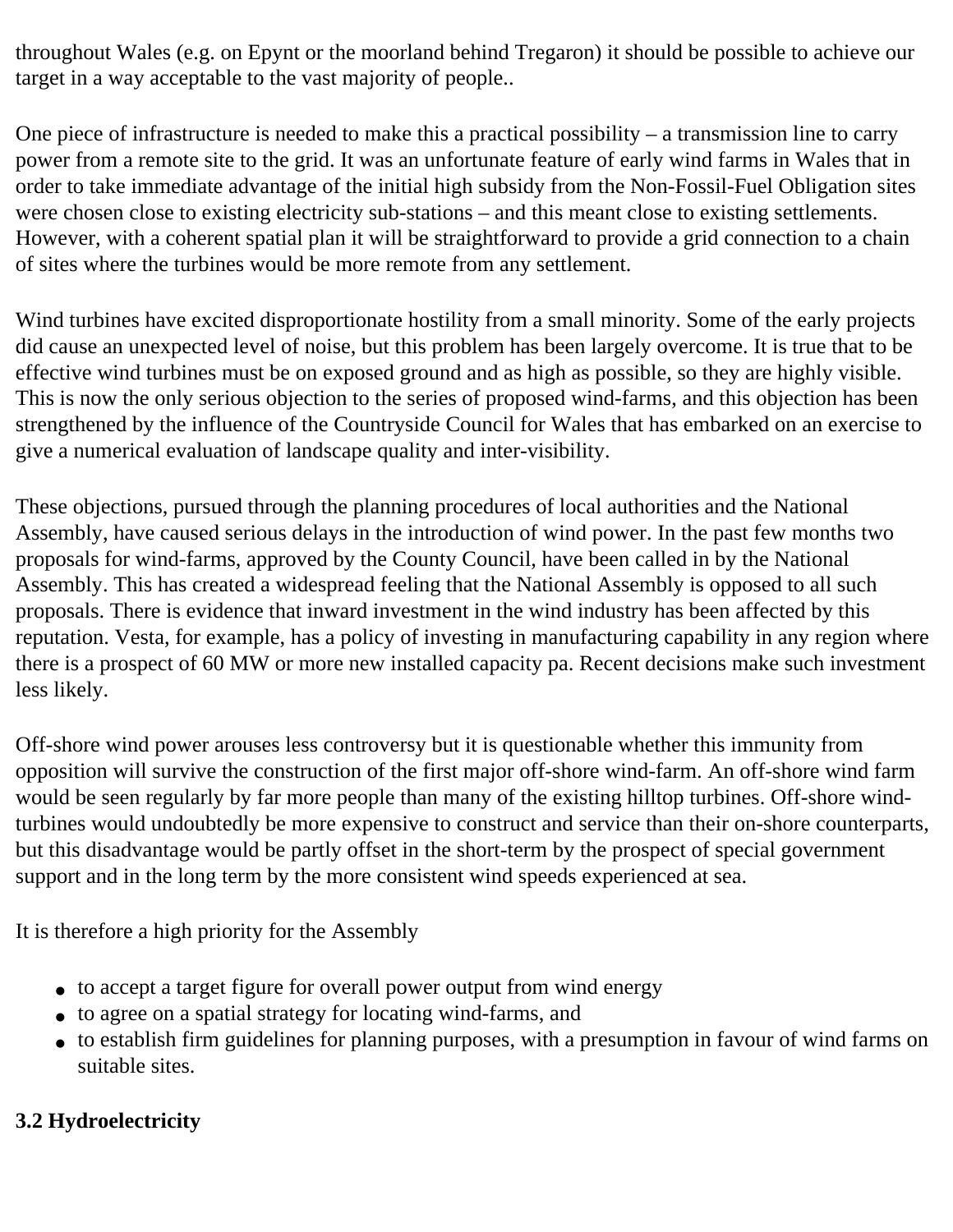World-wide hydroelectricity is the most important form of renewable energy and it might seem that hydroelectricity could make a major contribution to the electricity needs of Wales. A plant like the Cwm Rheidol power station is extremely efficient and produces peak-time electricity rapidly, on demand, at a very competitive price.

To put this in perspective, however, it must be remembered that Cwm Rheidol occupies the most suitable site for hydroelectricity in the whole of Wales, it involves a very extensive catchment area, and yet it only produces 0.1 TWh pa - sufficient to meet the electricity demands of Aberystwyth. It would require 24 hydroelectric schemes similar to the Cwm Rheidol station to match the power output of the wind turbines described above – and 24 sites of this kind do not exist. The truth is that Wales is too small, our mountains are not high enough and our rainfall is not enough to allow hydroelectricity to make a contribution similar to that enjoyed by countries such as Norway or Sweden.

Nevertheless, hydroelectricity is economically competitive and through the development of a large number of small-scale schemes, including river-flow generators, hydroelectricity could provide about 0.4 TWh pa. For example the Dyfi Eco Valley Project includes a number of small hydroelectric schemes. These initially met objections from the Environment Agency but these problems have been resolved.

It should be added that hydroelectricity in the form of pump-storage stations like Dinorwic and Ffestiniog could play an important part in storing energy generated by sporadic, renewable sources such as wind-power. Pump-storage was designed to match a constant generating source (such as a nuclear power station) with a fluctuating demand (such as the surge that follows TV coverage of a major sporting event). However, the technology is just as relevant for matching a fluctuating generating source, such as a wind-farm or a tidal generator, with the base-load demand. This has been recognised by the NAfW in setting a Business Rate that classifies pump-storage as an environmentally-friendly technology.

## **3.3 Biomass**

The next significant contribution to the renewable generation of electricity is likely to come from 'biomass' – the burning of recently-grown wood in small-scale units which combine electricity generation with the provision of low-grade heat for industrial or domestic use (Combined Heat and Power or CHP). To this must be added the use of waste wood to provide fuel pellets that can be used instead of coal or oil in stoves and central-heating systems.

It might seem that burning wood produces as much  $CO<sub>2</sub>$  per TWh as burning coal or oil. However, the crucial difference is that biomass is not a fossil fuel, laid down over many millions of years, but a 'shortrotation' fuel where  $CO<sub>2</sub>$  is first taken from the atmosphere and a few years later most of it is returned. If this is achieved by planting new trees, such as willow, on previously bare upland sites, the net effect is to reduce the level of  $CO<sub>2</sub>$  in the atmosphere. This technology has the advantage of providing a regular source of income for farmers owning marginal land in upland areas.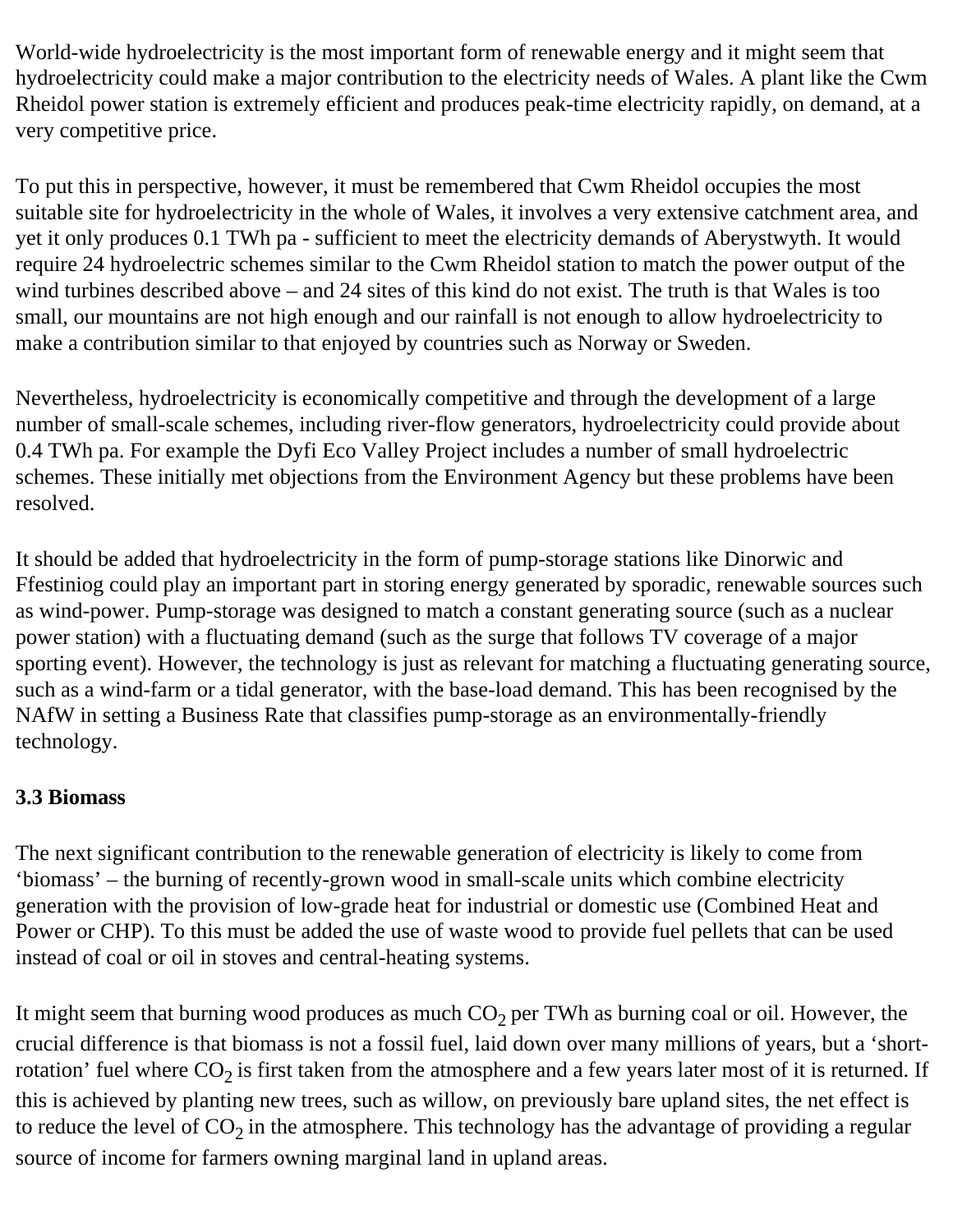If forestry waste is used instead of 'short-rotation' fuel it could be argued that this releases  $CO<sub>2</sub>$  taken from the atmosphere decades ago, and so should not be regarded as a genuine reduction in net  $CO<sub>2</sub>$ emission. However, if forestry waste is left to rot it generates methane that as a greenhouse gas is far more powerful than  $CO<sub>2</sub>$  (This is also the reason why using landfill methane to generate electricity is important) .

The main drawback of biomass is that it requires a considerable amount of forest waste or wood from short-term coppices to support each power station, and at present diesel lorries are the proposed method of transport. It is a simple mathematical law that the transport involved in tonne-kilometres per hour for each MW of generating capacity varies as that capacity to the power 3/2. If we increase the generating capacity by 4 the transport increases by a factor of 8. For the scale of plant proposed in Wales this is not a serious factor in the energy equation but it is a serious factor in winning public acceptance. This factor would limit the maximum capacity of a biomass generator to about 20 MW. This limit is also appropriate to ensure the optimum use of the waste heat provided in thermal generation of electricity (CHP).

Before any contracts for short-term coppicing are agreed, the source of fuel would be forestry waste, and this imposes a limit on the total capacity that could be commissioned initially. Forestry Enterprise are unable to guarantee supplies of forestry waste for all the biomass generators that have been proposed, and the delay in reaching a decision on the Newbridge-on-Wye proposal is frustrating any progress on this until the outcome of the planning appeal is known.

In order to expand the capacity beyond this limit it would be necessary to encourage short-term coppicing of suitable wood, such as willow. This would require a lead-time of at least three-years, followed by a guaranteed contract for the farmers involved. To ensure that this happens will require initial funding but in some areas support will be available from European structural funds.

If we assume that by 2010 the supply of forestry waste and short-term willow coppicing could support 4 biomass generators of 20 MW capacity then the total output would be 0.7 TWh pa. In addition, at each site there would be an even greater quantity of low-grade heat, suitable for space-heating, timber processing, horticulture, swimming pools etc. (In planning the development of biomass it must be remembered that the efficient use of the waste heat is an important factor in making the whole process economically competitive).

Alternatively waste wood can be used to produce fuel pellets as an alternative to the use of fossil fuels. A pilot scheme has been started, using waste timber from the furniture industry. The main difficulty in this case is to establish a market for the fuel before regular production has begun (or, alternatively, to establish regular production before a market is guaranteed). This may also require initial funding.

## 1. **CLEAN RENEWABLE ENERGY (2010-2019)**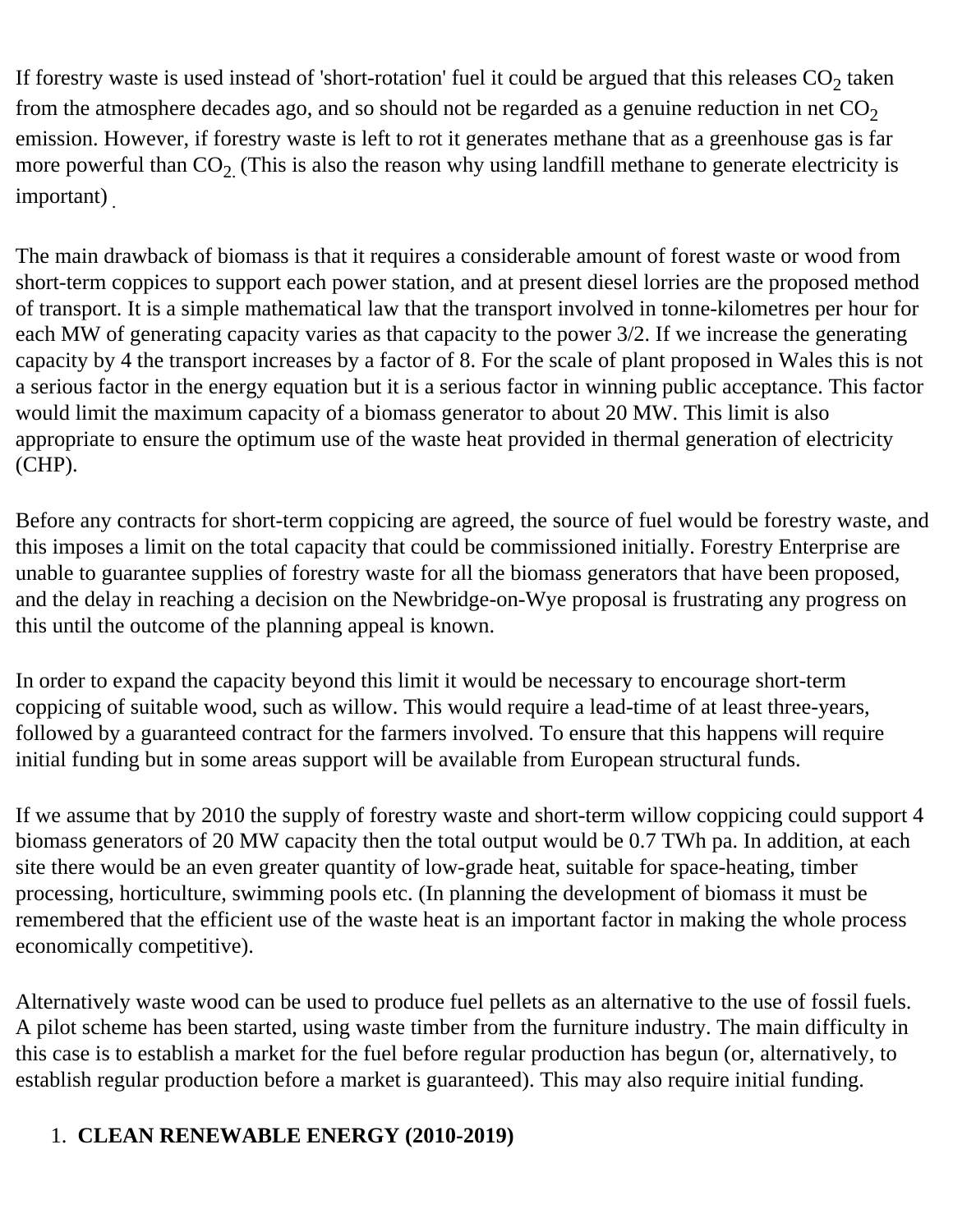There are several other renewable, non-polluting generating methods that will surely be relevant in Wales but which are not yet commercially competitive, or are still in the development stage. These include tidal generation, wave machines, sea-current turbines, and photo-voltaics. It is impossible to quantify exactly what contribution each might make to our total electricity demand by 2020. By that date most existing nuclear stations will have been decommissioned and unless a new generation of nuclear station is built it will be from among the following list of renewables that the technologies necessary to fill the energy gap will be chosen.

## **4.1 Sea Power**

Generation of electricity by tidal flows through an estuarine barrage has been demonstrated successfully at La Rance in France. This confirms that over the long term this is a mature, dependable and cheap technology. It is a technique where Wales enjoys a very significant advantage, with the tidal reach in the Severn estuary the second highest in the world. Tides are entirely predictable and a single station provides power about four times a day. If several schemes were deployed along the coast of Wales, the 5 hour range in the time of high tide at different parts of the coast would ensure an almost constant supply to meet base demand.

Many schemes have been proposed over the years for Wales, ranging from relatively small projects, such as a 60 MW tidal generator in the Conwy estuary, to the 8.6 GW Severn barrage, which could generate more than the total electricity demand of Wales.

The main problem facing an estuarine barrage is the environmental impact, an impact that is much more significant than that of a wind farm, affecting far more people directly. This is especially true of the proposed Severn Barrage whose consequences would be so far-reaching that it would be unwise to make a full commitment to such a massive project without considerable experience with smaller projects.

Recently Tidal Electric have proposed a tidal generator where an oval off-shore dam is used instead of an estuarine barrage. It might seem that an off-shore system must be far more expensive but an estuarine reservoir has a bottom that slopes sideways and inland so that the volume of impounded water is far less than for an off-shore system of similar area but constant depth.

The key parameter in assessing the cost-effectiveness of such an off-shore project is:

(area of water impounded x tidal range) / volume of dam.

The numerator is proportional to the square of the radius of the enclosed area and the denominator proportional to the radius itself. It follows that the larger the project the more economical it will be.

Two alternative schemes have been proposed for a site close to Rhyl where they would combine the generation of electricity with protection of the coast from storm-driven flooding. In the smaller scheme a dam wall 15 km long would impound an area of 9.6 sq.km. and produce 0.5 TWh pa. In the larger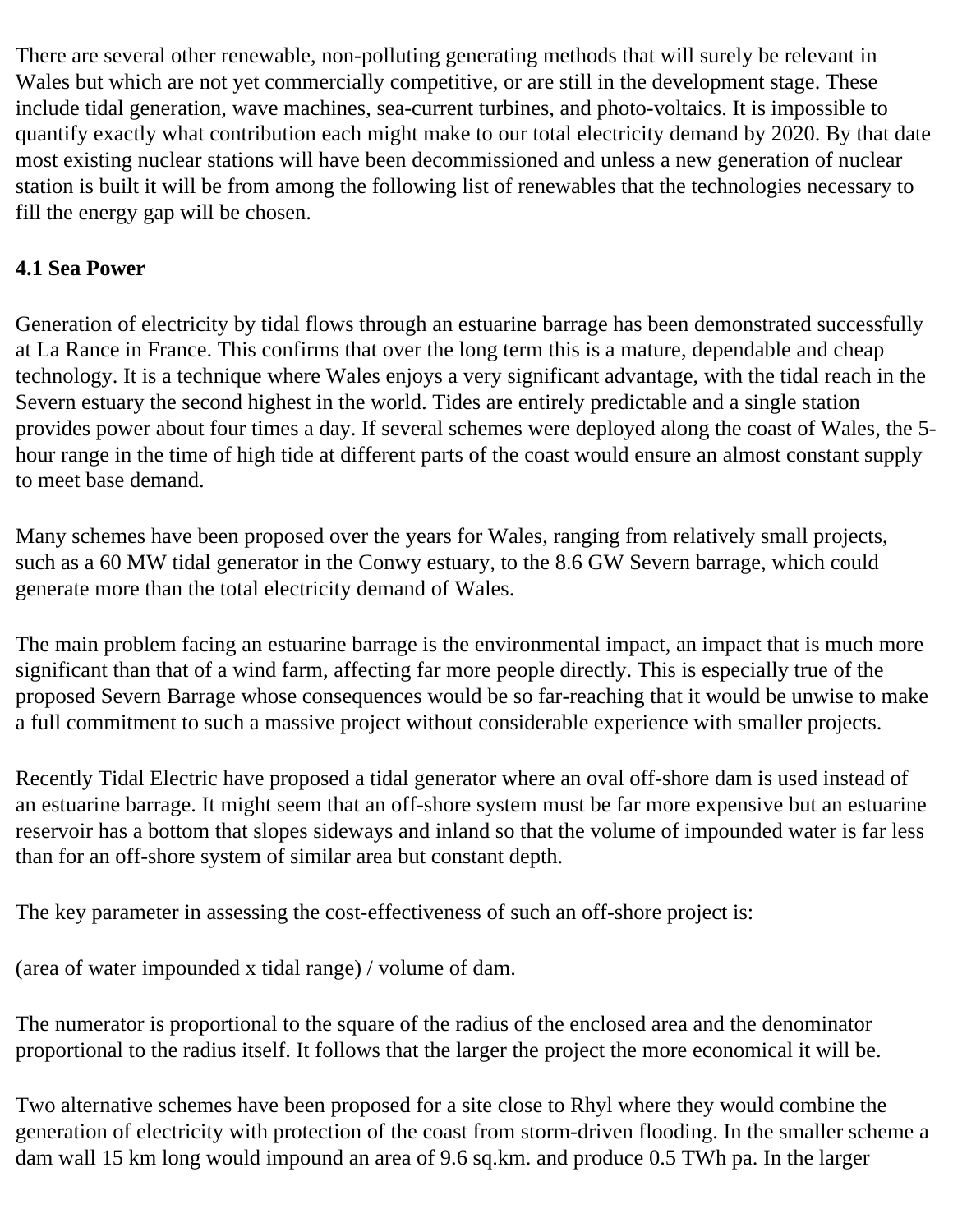scheme a wall 37 km long would impound an area 52 sq.km. and generate 2.8 TWh.pa.

Such a scheme would have a large visual impact but if properly landscaped it would appear from land as a natural island. It would have the advantage over estuarine barrages of having a negligible effect on existing commercial and leisure interests.

Although this must be regarded as a proposal for the future, it is a proper subject for a full design study and this should be supported to provide a reliable costing.

Similarly wave-power machines and sea-current generation are likely to make a significant contribution to electricity generation in Wales within the next 20 years.

These cannot yet be regarded as mature technologies. Considerable work has been carried out on different forms of wave machine, which fall into three general categories, but so far most of the prototypes have failed mechanically - primarily due to damage caused during very stormy conditions. Moreover, some of the proposed wave machines are very large structures that would have a considerable visual impact.

However, the first commercial wave-machine has now been commissioned by WaveGen on the island of Islay in Scotland. Although this is a relatively small generator it may lead to successful commercial investment along the Atlantic coast of Wales.

Sea-current turbines are an even newer technology that holds great promise for Wales. At several points along the Welsh coast there are very strong tidal currents and these provide a large potential source of power e.g. in Menai Straight, Bardsey Sound, Wylfa Head. In many ways this is a technology similar to wind power but because of the much greater power density of water when compared with air the diameter of turbine rotation necessary for a rating of 1 MW power is 20m instead of 60m. Such a turbine has the advantage of being almost invisible. It is obvious, however, that great care must be taken to ensure that it is not a hazard to shipping and it is not certain how damaging such a turbine would be to fish and sea mammals.

There is no doubt that Wales's position facing the Atlantic means that at some time in the future all these techniques will be used to help meet our energy requirements. They may not join the first generation of renewable energy projects but nevertheless it is not too soon to start planning the research and development necessary before such projects reach fruition. This should involve a partnership of our engineering companies and community enterprises, our universities and the Assembly itself. A full survey of wave activity and current flow around the coast would be a suitable first step.

## **4.2 Solar Electricity**

Finally we have photo-voltaics. Up until the present time the cost of PV electricity has been prohibitive, although the largest PV array in operation in the UK is on the roof of the Ford factory. We are now at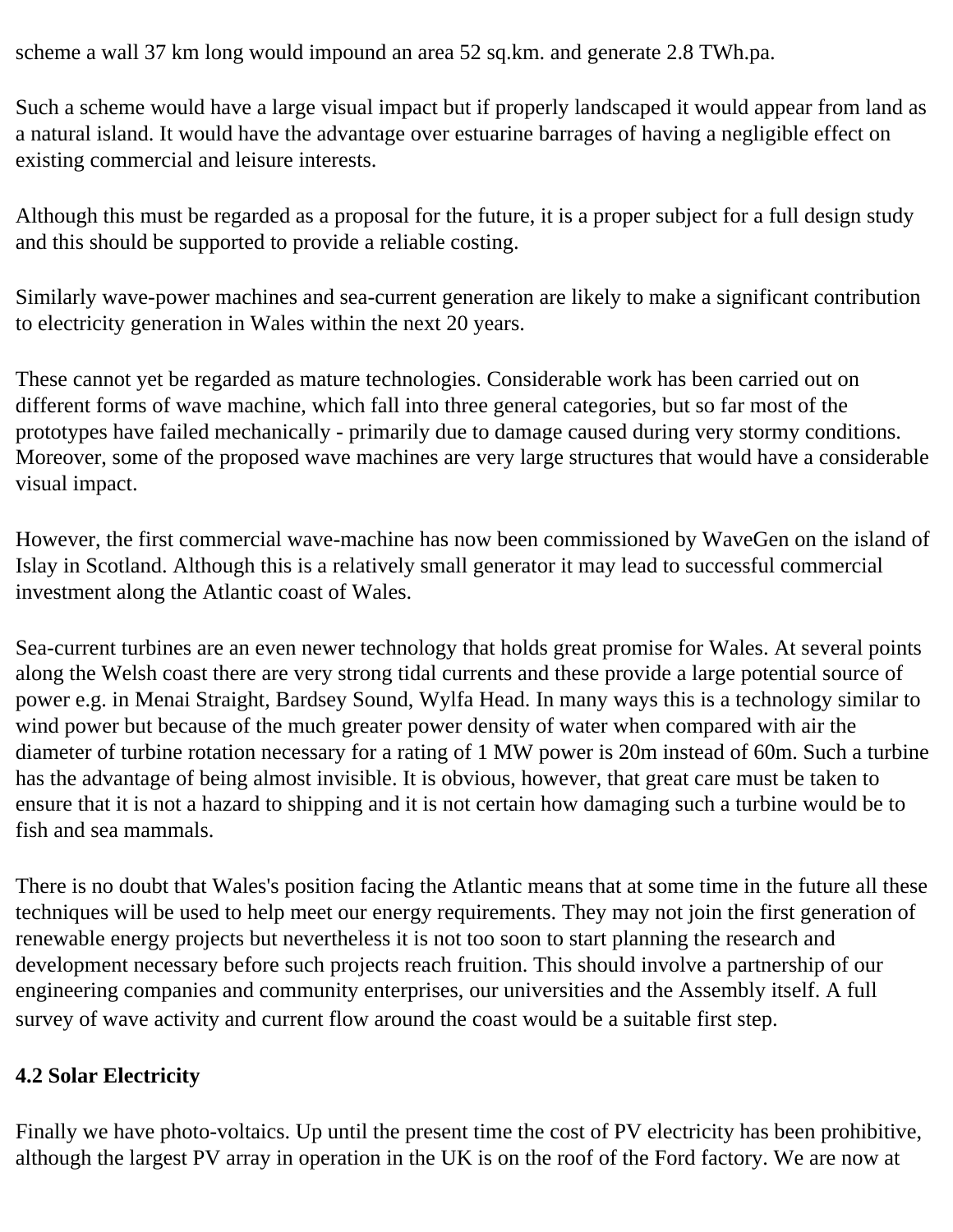the stage where it is confidently claimed that if a sufficiently large market for PVs were guaranteed large-scale production could make the cost competitive. Very large investment into PV is being made in countries like Japan and it is very likely that in the near future PV generation should be added to the range of renewable technologies. This could be a target sector for inward investment.

# **5. CONCLUSIONS**

## **5.1 Political and Economic Significance of Renewable Energy**

The prime motivation for the development of renewable energy is the global imperative of mitigating the threat of climate change. The fatalists will argue that it is folly to think that Wales can make any difference. They will add that unless the whole world – and especially the USA – share the perception of threat then the actions of a small country will be of no avail.

The moral answer is clear: we should do it because it is the right thing to do.

The political answer refuses to dismiss the possibility of a small country taking a lead on a major issue – as Ireland did on the Nuclear Non-Proliferation Treaty and the Nuclear Test-Ban Treaty.

The third answer is economic, and this is totally convincing.

There are some obvious economic advantages in renewable energy. Both wind-power and biomass will bring extra income to rural areas where the need for diversification is acute.

In the longer term Wales will benefit from a reliable supply of electricity from renewable sources at a competitive price in a world regime that will increasingly penalise polluting technology.

However, the greatest advantages may lie in the contribution renewable energy can make to our overall economic strategy. In applying sector selectivity to economic development it is necessary to identify sectors that are certain to grow over the next twenty years, and of these choose the sectors where Wales has some intrinsic advantage.

Every crisis creates an opportunity. If the scientific analysis is correct (which it is), and if events reinforce that analysis (which is happening), then sooner or later the whole world will recognise the threat. When that happens, the reaction will be swift and substantial. It follows that renewable energy is an industrial sector certain to continue its rapid expansion over the next twenty years. The existing fossilfuel industries will be partly replaced by a new spectrum of industries covering the whole range of clean, renewable energies. In Denmark, for example, the renewable sector already employs 15,000 people at home and a further 15,000 abroad and these numbers are increasing rapidly.

In this sector Wales has the intrinsic advantage that geographically we are an ideal location for the development of several of the key technologies, especially wind, tide and sea current. We also have the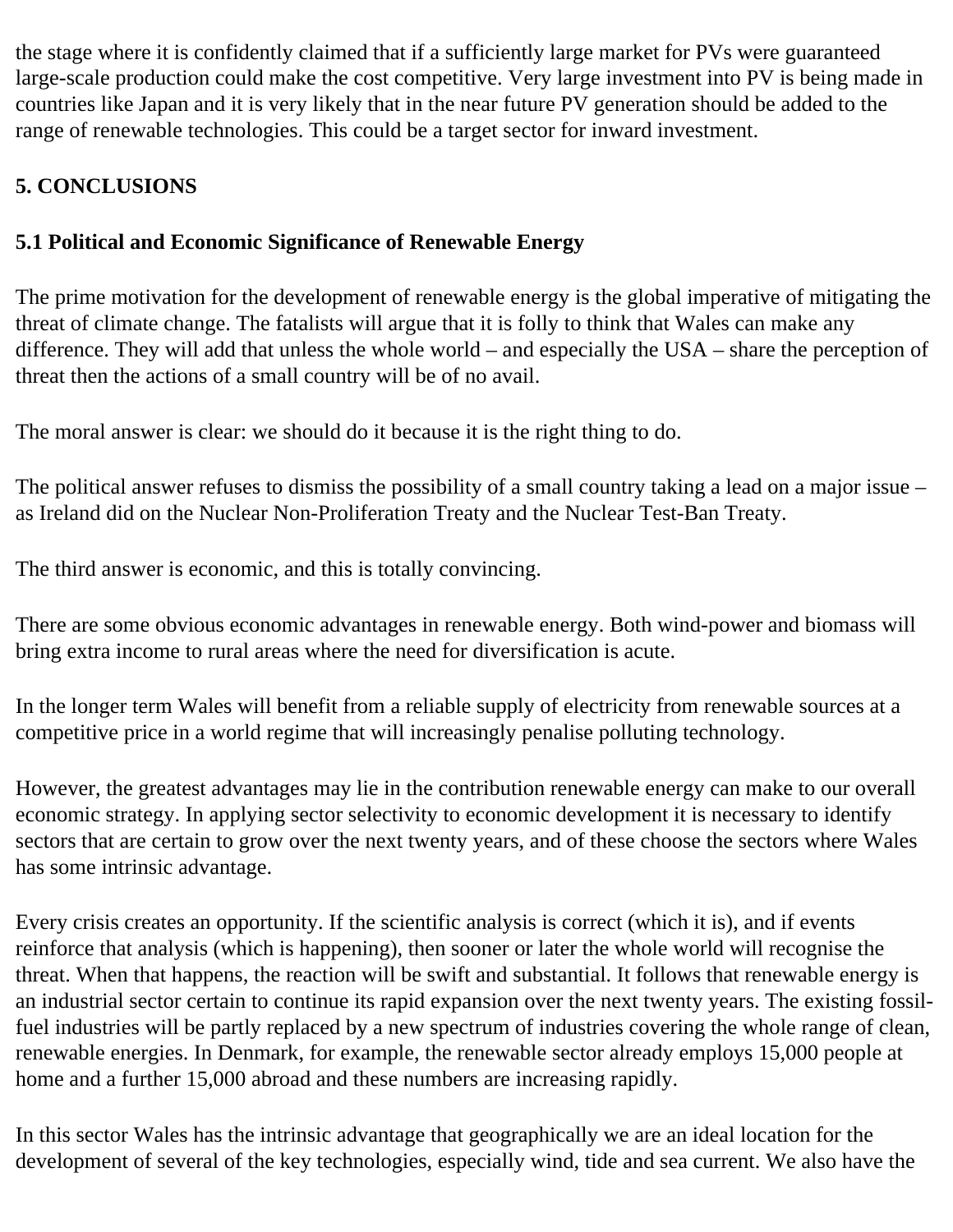heritage of heavy manufacturing and civil engineering that are key ingredients for success.

The most promising way in which a strategy of encouraging renewable energy could bring large economic dividends is via exports to a rapidly-growing world market. The important guidelines in developing an export industry is to find niche markets where we are not in direct competition with one of the established giants, such as Denmark or Japan. Thus Cambrian Engineering have established a large export business in manufacturing the towers for wind-turbines with 70% of their output being exported. Dulas Engineering have established an enviable reputation for designing a wide range of successful hydro- and solar-devices, including a solar-powered refrigerator adopted by the WHO for storing medicines in remote tropical regions.

This is therefore a sector that must have a prominent position in our revised NEDS.

## **5.2 The Role of the National Assembly**

In promoting renewable energy there are several crucial steps that will be the responsibility of the National Assembly.

- **Targets**. The NAfW can set the targets. This paper proposes an ambitious target the aim of generating 4 TWh of electricity through renewable, non-polluting methods by the year 2010 - but in the context of Wales this is a realistic target. In meeting this target the mature technologies of wind-power, hydroelectricity and biomass could provide 3.5 TWh as indicated above. If we assume that at least one of the next-generation technologies will become commercially competitive in the near future there should be no difficulty in providing the extra 0.5 TWh.
- **Spatial Strategy**. The NAfW can develop a comprehensive spatial strategy for the growth of the renewable sector. Renewable energy is a low-intensity resource and the exploitation requires a large number of sites. So far the selection of sites has been ad hoc, without any overall plan. Thus the locations of on-shore wind farms and biomass power stations have already caused controversy. Without careful planning the locations of off-shore wind turbines, tidal generators, wave machines etc could prove even more difficult. The whole area of Wales and the whole coastline must be assessed to identify the most suitable candidate sites for each technology and to distribute the final selection of sites to avoid excessive concentration. The spatial strategy will also include the most efficient network of power lines to provide grid connection for remote facilities (e.g. wind farms in the more remote part of the Cambrian Mountains).
- **Temporal Strategy**. Many of the projects listed in this paper, especially the candidates for development after 2010, require a substantial programme of research and development, followed by a long lead time for construction and commissioning. It is essential that this work should begin well in advance of the time when the facility is required. During the next ten years when we proceed with the careful development of wind-power, hydro-electricity, biomass and solar heating we need to start the preliminary work for the next generation of technologies such as tidal power and sea-current generators. This will involve a partnership of the electricity companies, engineering companies and community enterprises, universities, local authorities and the